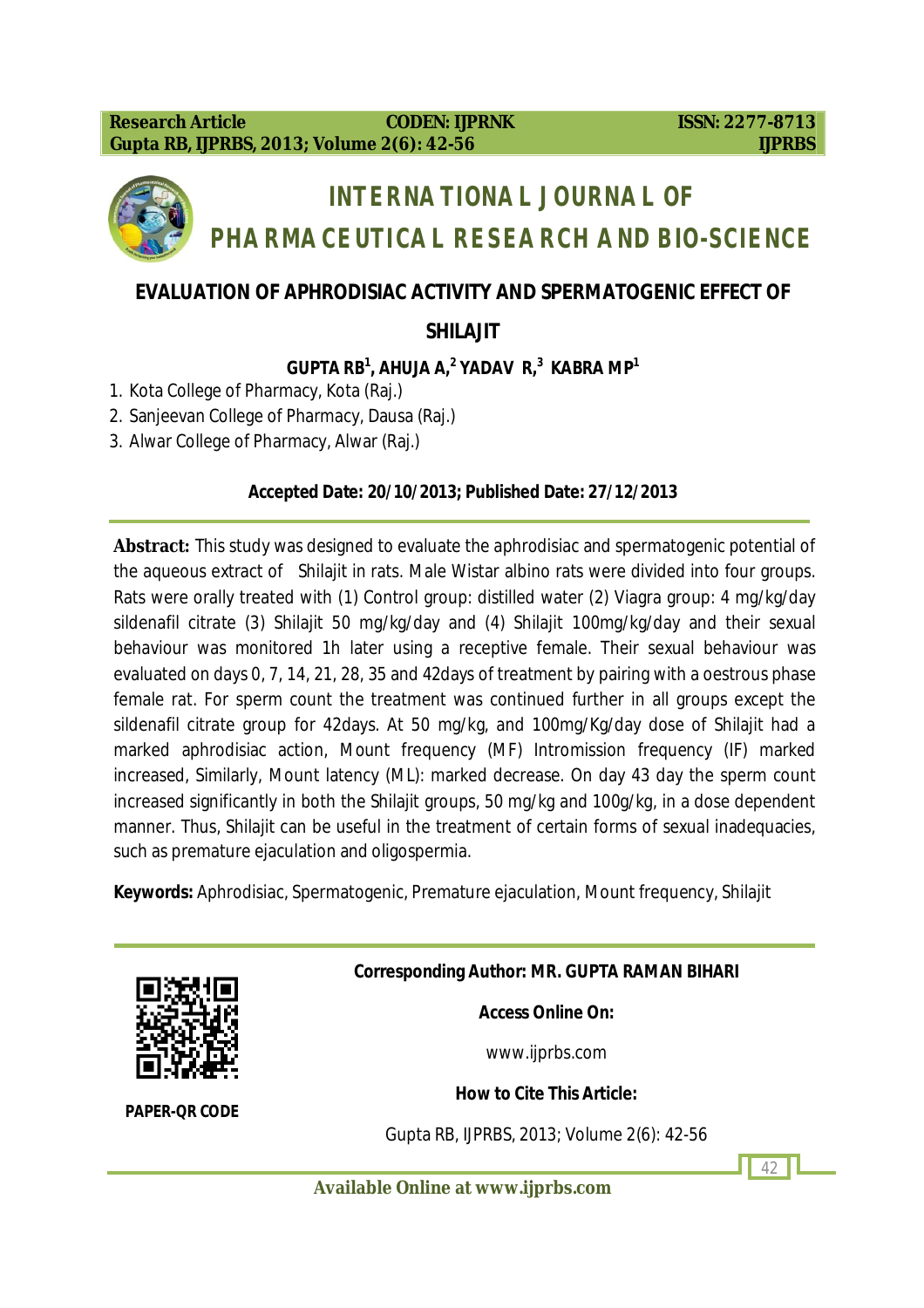43

#### **INTRODUCTION**

Aphrodisiacs are the substances which are used to increase sexual activity and help in fertility. Sexual feelings are an inevitable part of life. The basic and fundamental purpose of sex and sexuality is the "continuation of progeny" and the survival of human race. [1] The sex is the most intimate, indispensable and an integral part of every individual and can be a source of pleasure and fulfillment. However, unfortunately, there has been a lot of ignorance, wrong information, fear and negative attitude as for as sex is concerned. Myths and misconceptions are rampant and are passed on from generation to generation. These sexual myths can result in sexual dysfunctions, misery, silent suffering, disturbed interpersonal relationships and even divorce. Sexual ignorance is a social disease and can only be resolved through comprehensive sex education, which can increase awareness and improve the environment. [2] Infertility is also a worldwide medical and social problem. It affects above 10-15% of married couples. WHO estimates that there are 60-80 million infertile couples worldwide. Infertility in itself may not threaten physical health but it can certainly have a serious impact on the mental and social wellbeing of infertile couple. In many countries the stigma of infertility often leads to marital disharmony, divorce or Ostracism. [3-4]

Research during the past two decades has an unfolded focus on impotence (erectile failure), premature ejaculation and male infertility. There are a number of prescription drugs which may act as sex stimulant and enhancing the sexual desire and activity in both men and women. Although the use of allopathic medicines have shown significant improvement in treating sexual disorders, but at the same time there are large number of side effects. These include irregularities of the rhythm of the heart, suicidal tendencies, mental disorders and tremors. The use of synthetic aphrodisiacs results in the dilation of blood vessels in other parts of the body causing

headache and fainting. Other side effects include facial flushing, stomach upset, blurred vision and sensitivity to light which usually occur at higher doses. [5]

**Shilajit -**is considered one of the wonder medicines of Ayurveda. Neither a plant nor animal substance, it is a mineral pitch that oozes from the rocks of the Himalayas, as they become warm in the summer months. There are four different varieties of shilajit which have been described in charka Samhita, namely Savrana, Rajat, Tamra and Lauha shilajit. Savrana shilajit is gold shilajit and is red in colour. Tamra is a copper shilajit and is blue in color. Rajat is a silver shilajit and is white in color while the Lauha shilajit is an iron-containing shilajit and is brownishblack in colour. Tamra and savrana shilajit are not found commonly but the last variety, i.e. lauha shilajit is commonly found in Himalayan ranges and is supposed to be most effective according to the therapeutic point of view. [6]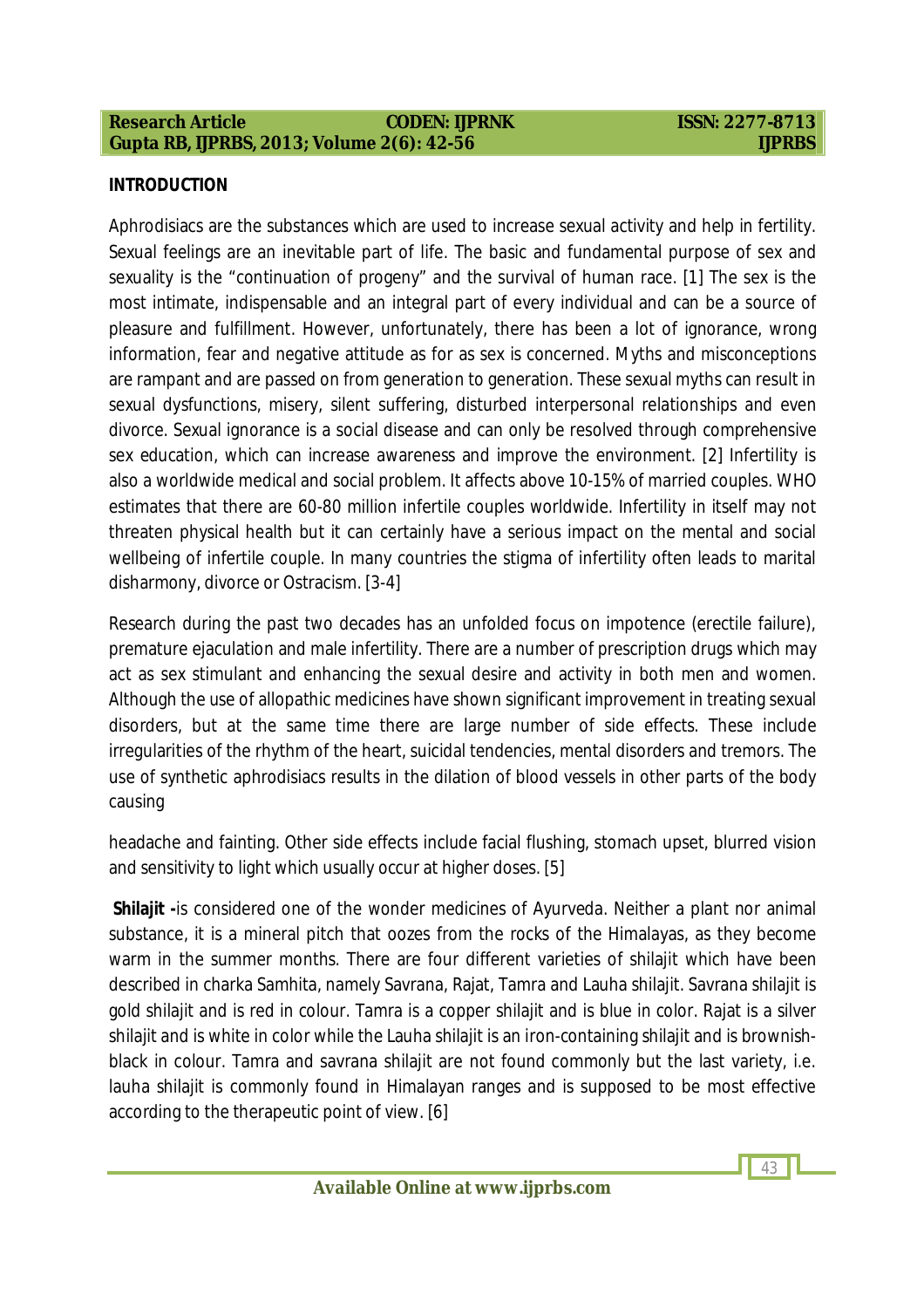It is said to carry the healing power of these great mountains. Shilajit is an important drug of the ancient Hindu materia medica and is to this day used extensively by the Hindu physicians for a variety of diseases. Early ayurvedic writings from the Charaka Samhita and Susruta Samhita describe shilajit as a cure for all disease as well as a rasayana (rejuvenative) able to increasing longevity from 100 to 1000 years of age. It is composed of humus and organic plant material that has been compressed by layers of rock mixed with microbial metabolites. Traditional uses primarily focus on diabetes and diseases of the urinary tract, but also include edema, tumors, wasting, epilepsy and even insanity. Modern indications extend to all system of the human body with a significant number of additions in the reproductive and nervous system. The Ayurvedic energenics vary depending on the base rock that the shilajit comes from but it is generally thought to be tridoshic and only aggravating to Pitta (Fire) when used in excess. Clinical research confirms many of the properties that shilajit is used for. However, further investigations are required before many of shilajit's actions can be affirmed. Shilajit is generally considered safe in moderate doses and is readily available in the United States both as a standalone product and in the traditional Ayurvedic formula Chandraprabha. It has also compounded in many patent medicines from India. Shilajit is truly a remarkable substance with a long history of human usage for healing and should be subjected to further investigations. [7][8]

### **Procurement of Shilajit**

The *Shilajit shuddh* was purchased from Patanjali Arogya Kendra. Shilajit was dispersed in purified water and used without any further purification. The final concentrations were prepared 50mg/ml and 100mg/ml.

### **MATERIAL AND METHODS:**

### **Animals**

Healthy adult albino rats of wistar strain, weighing about 150-200 g were obtained from the Arya College Animal house, Jaipur. The rats of either sex were isolated and housed in separate cages during the course of experimental period and kept them at room temperature  $(24\pm2^{\circ}C)$ with a 12 h: 12 h light / dark cycle. The animals were fed with standard pellet diet and provided water *ad libitum.* All the procedures in this study were performed in accordance with the NIH guidelines for the care and use of laboratory animals, after getting the approval from the Arya College Animal Ethics Committee. (Approval No.1013/PO/c/06/CPCSEA)

### **Preparation of male rats**

The male rats were trained for sexual behavior, two times a day for a period of minimum of 10 days. The male rat which did not show any sexual interest during the test period was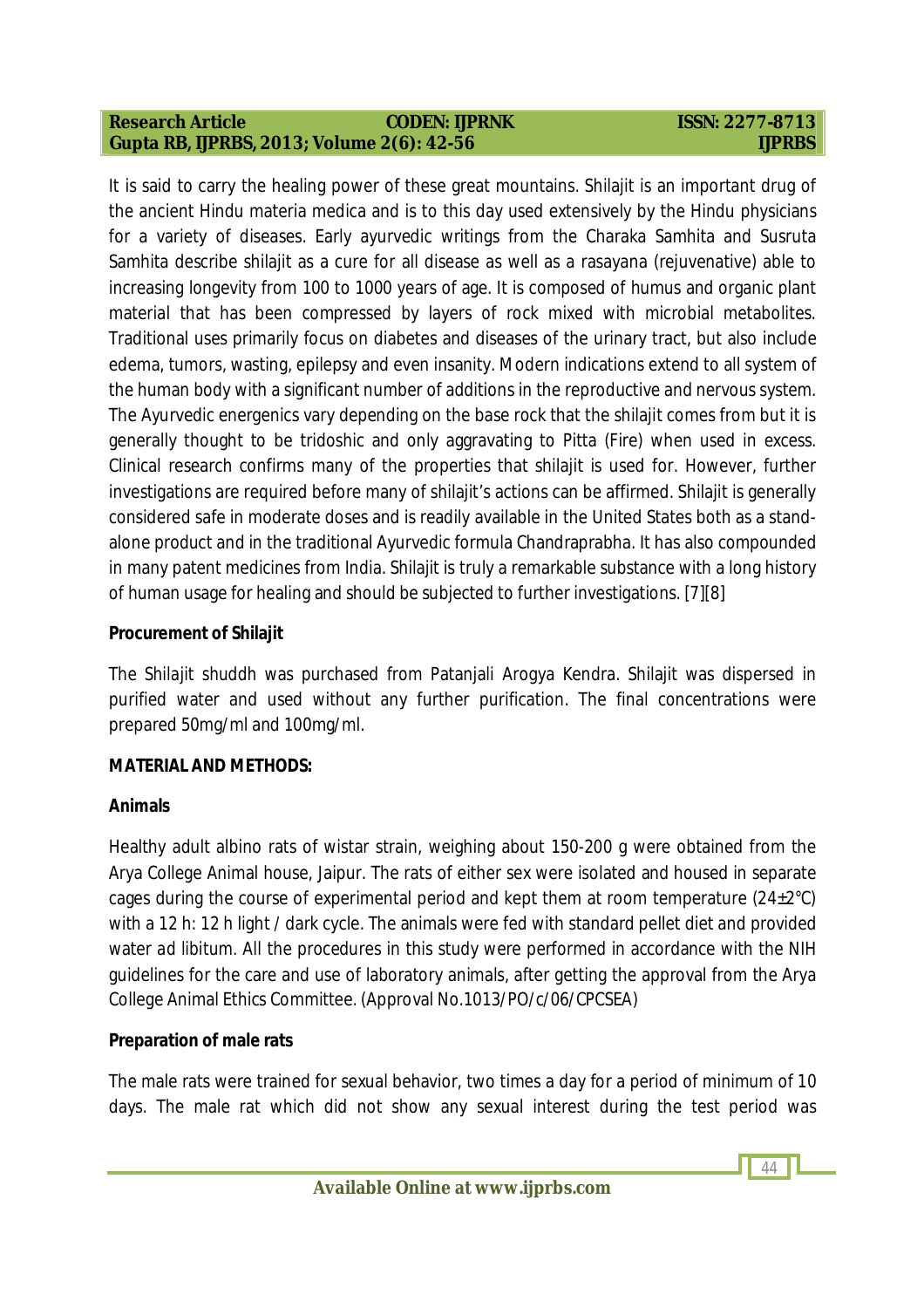considered as an inactive male. The sexually active male rats were selected for testing aphrodisiac activity of the extracts.

#### **Preparation of female rats**

Female rats were housed in separate cages with food and water *ad libitum*. The female rats were brought in oestrous phase by treating them with Estradiol valerate (10 microgram/kg S.C. and Hydroxy progesterone 1.5mg/kg S.C., for 48 hours and 5 hours prior to experimentation, respectively, to make them sexually acceptable and were selected for the study.[10]

#### **Experimental details**

The sexually active male rate separated and divided into 6 groups; each group consisting of 6 animals. The animals in the divided groups received the treatment orally. Different groups of animals which received the Shilajit extract and the control are as follows (Table 1):

The sexual behavior of the experimental rats was observed weekly in a dim light at 10 a.m. in a specially designed cage that has glasses and wood as shown in photograph. The male experimental rat was first placed in the cage and then one female rat in estrous phase was introduced. An initial period of 10 minutes was considered as acclimatization period. After 10 minutes activity of male rat in each group was recorded individually for 30 minutes.

To determine the aphrodisiac activity of the extracts, several parameters were observed. These include measuring and observing the mount frequency, mount latency, intromission frequency:

- (I) Mount latency (ML): Time taken for the first mount following the introduction of females.
- (II) Mount frequency (MF): No. of mounts observed in 30 min;
- (III) Intromission frequency (IF): No. of intromission observed in 30 min;

To determine the spermatogenic potential of the extracts, several parameters were observed.

- (I) Weight of seminal vesicle.
- (II) Weight of prostate gland.
- (III) Weight of epididymis.
- (VI) Effects on epididymis sperm count**.**

For evaluating the effect on sperm count the methods by Kempinas and Lamano-Carvalho were followed with minor modifications. The drug treatment of the drug groups I, II and the control group were continued up to 42 days. All the animals in the above three groups were

45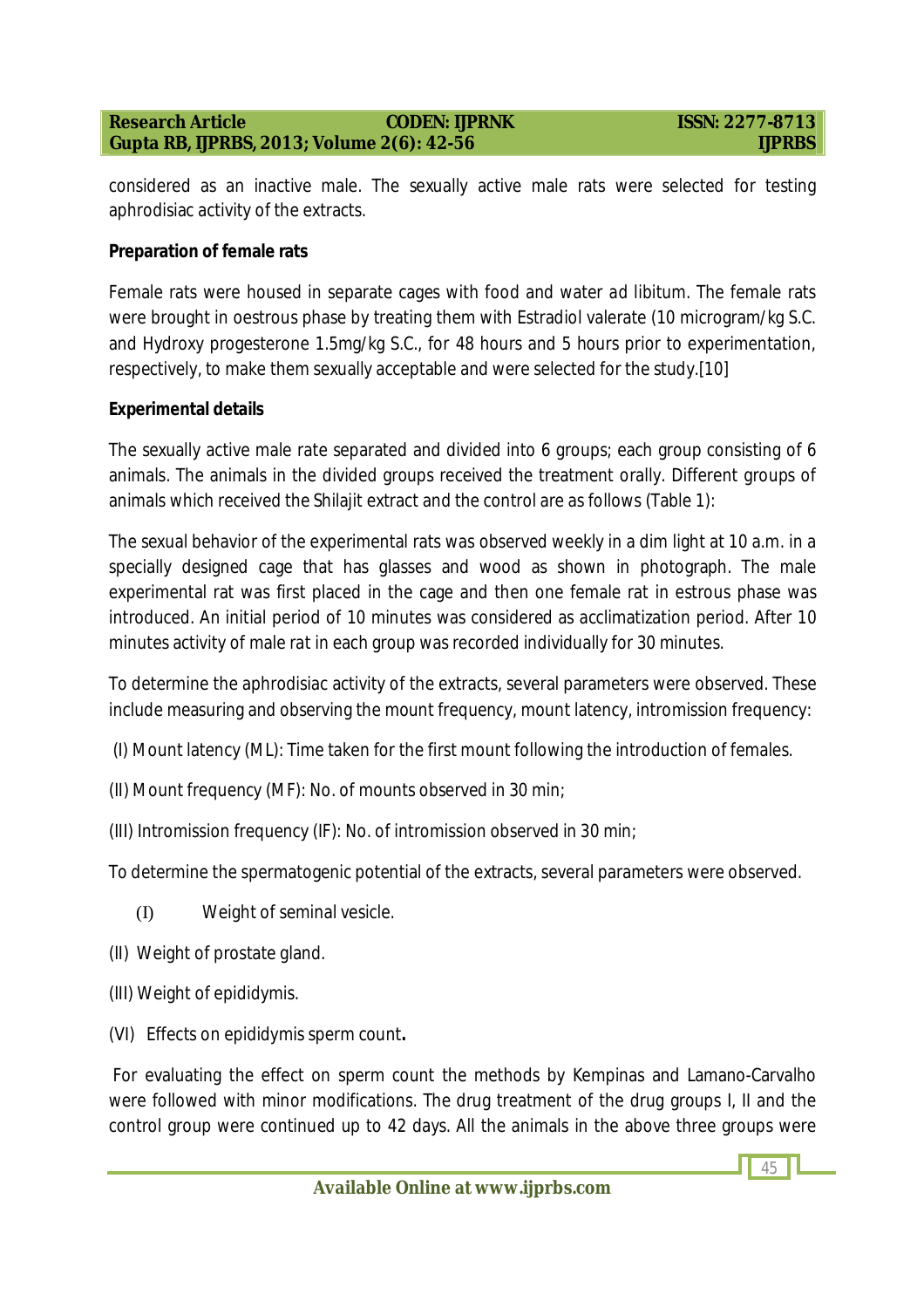46

killed by decapitation on day 43. The left and right epididymis were from were isolated and freed of adjoining fat. The cauda portion was cut off so as to separate it from the caput epididymis portion and 5 ml of phosphate buffered saline (PBS) was aspirated into each cauda epididymis and the aspirate from both the cauda was collected together to give sperm suspension of 10 mL. This suspension was vortexed and diluted 10 times with PBS. This diluted suspension was then used for the sperm count on a Neubauer haemocytometer. The suspension was well mixed and charged into Neubauer's counting chamber. The total sperm count in four squares (except the centralerythrocyte area) of 1 mm2 each was determined and multiplied by 1.25 × 105 to express the number of spermatozoa/cauda epididymis.[11],[12]

#### **Calculation for sperm count.**

Total no. of sperms in 4 squares (each of 0.1 mm3) =*N.*

Total no. of sperms in 4 squares (each of 0.1 mm3) =*N.*

*N/*0.4 mm3= no. of sperms/mm3 of diluted suspension

*N*\*1000/0.4mm3 = no. of sperms/cc of diluted suspension

*N* \*2500 = no. of sperms/cc of diluted suspension

*N* \*2500 = dilution factor = no. of sperms/cc of undiluted suspension

#### Dilution factor= 10

*N* \*2500\*10 = no. of sperms/cc of undiluted suspension

*N* \*25 000 = no. of sperms/cc of undiluted suspension

Total no. of sperms in undiluted 10 mL PBS suspension= *N* \*25\_000\*\*10 = *N* \*2.5 \*105

Sperm count in 2 cauda epididymis= *N* \*2.5 \*105

Sperm count/cauda epididymis= *N* = 1.25 = 105

**Statical Analysis:** Data are expressed as Mean $\pm$  SEM Statistical analysis was performed using one-way ANOVA followed by Dunnett's test. The  $p \le 0.05$  were considered statistically significant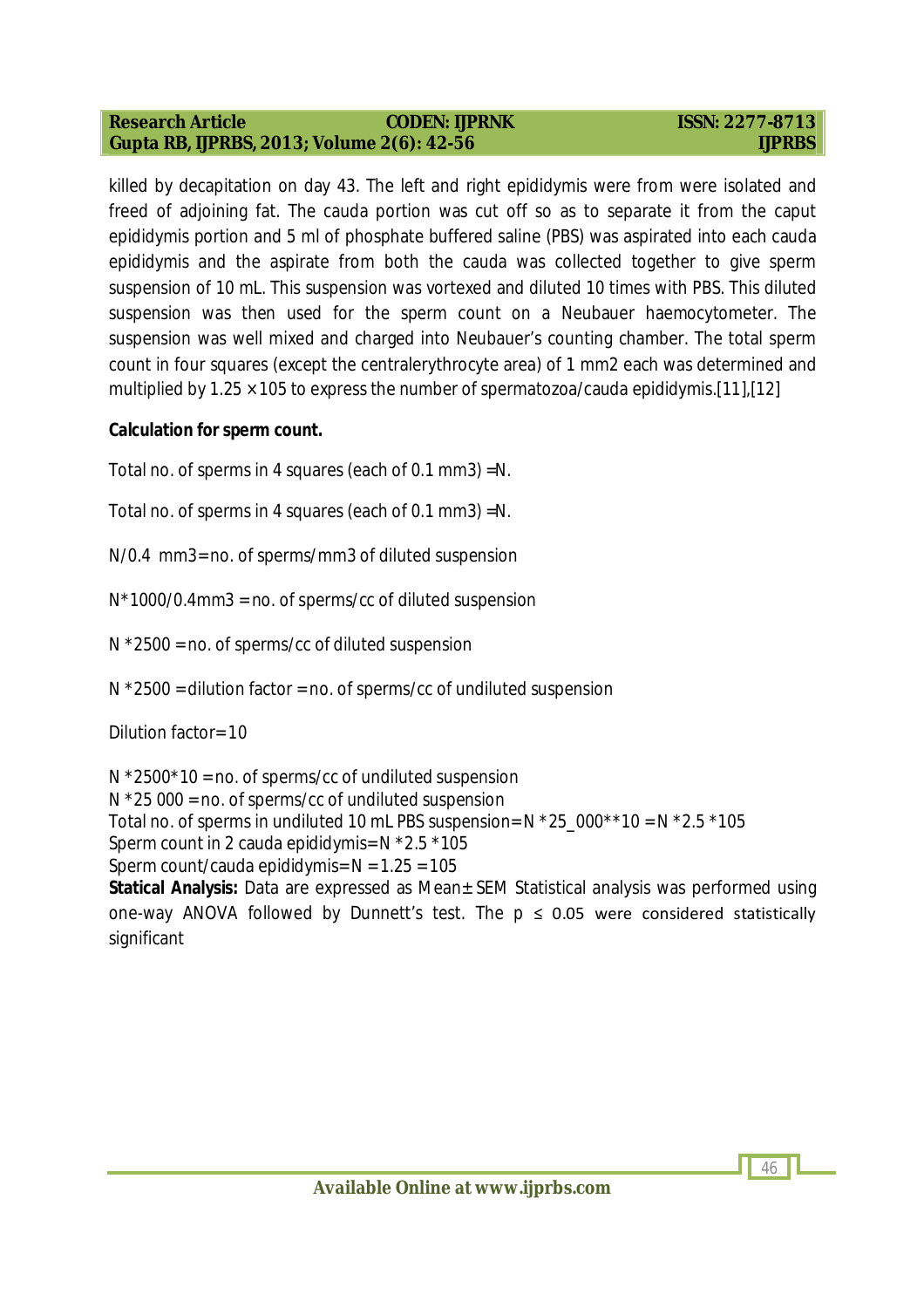47

#### **RESULTS:**

#### **Aphrodisiac activity and Spermatogenic potential:**

The aphrodisiac activity of aqueous extracts of Shilajit was studied on male Wistar albino rats at two dosages. The parameters observed during the study were mount frequency, mount latency, intromission frequency, weight of seminal vesicle, weight of testies, weight of prostate gland, weight of epididymis and total sperm count.

#### **Mount frequency:**

Administration of Sildenafil citrate 4 mg/kg showed significant (p<0.01 and P<0.001) increase in Mount frequency on 7, 14 and 21, 28, 35, 42 day of observational period respectively as compared with control. Administration of Shilajit (50 mg/kg) showed significant (p<0.05 and p<0.01) increase in Mount frequency on 14, 21, 28, 35 and 42 day of observational period as compared with control. Shilajit (100 mg/kg, p.o.) showed significant ( $p < 0.05$  and  $p < 0.01$ ) increase in Mount frequency on 14, 21 and 28, 35, 42 day of observational period as compared with control.

#### **Mount latency :**

Administration of (Sildenafil citrate 4 mg/kg p.o.) showed significant (p<0.01 and P<0.001) decrease in Mount latency on 07, 14 and 21, 28, 35, 42 day of observational period respectively as compared with control. Administration of Shilajit (50mg/kg) showed significant (p<0.05and p<0.01) decrease in Mount latency on 14, 28, 35 and 42 day of observational period respectively as compared with control. Shilajit (100 mg/kg, p.o.) showed significant (p<0.05, P<0.01 and P<0.001) decrease in Mount latency on 21, 28 and 35 and 42 day of observational period respectively as compared with control.

#### **Intromission frequency:**

Administration of (Sildenafil citrate 4 mg/kg p.o.) showed significant (P<0.01and P<0.001) increase intromission frequency on 7, 14 and 21, 28, 35, 42 day of observational period respectively as compared with control. Administration of Shilajit (50mg/kg) showed significant (p<0.05) increase in Intromission frequency on 28, 35, 42 day of observational period as compared with control. Shilajit (100 mg/kg, p.o.) showed significant (p<0.05 and P<0.01) increase in Intromission frequency on 21, 28 and 35, 42 day of observational period respectively as compared with control.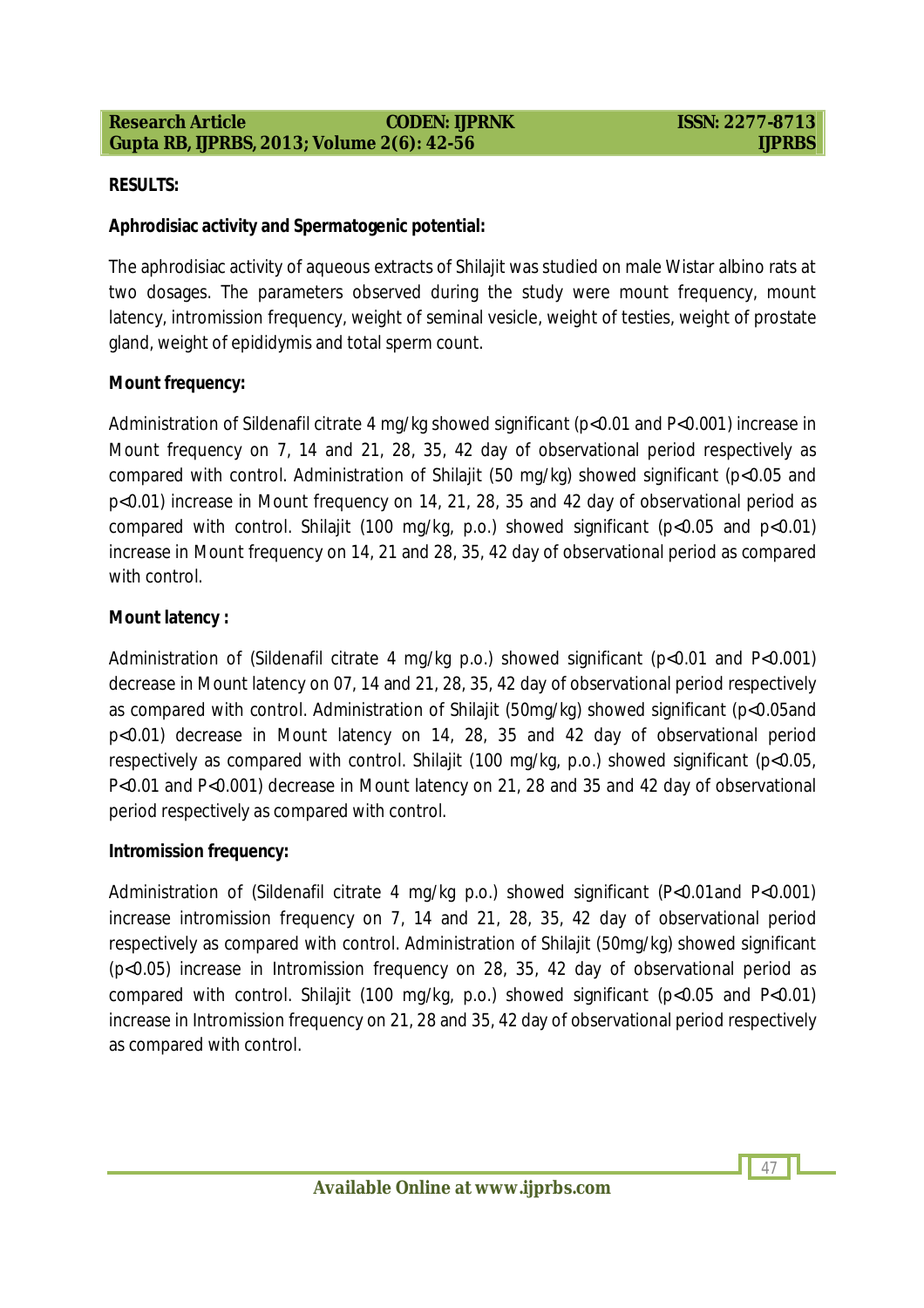**Sperm count:** Administration of Shilajit (50mg/kg) showed significant (p<0.05) increase in sperm count as compared with control. Shilajit (100 mg/kg, p.o.) showed significant (p<0.01) increase sperm count as compared with control.

**Weight of organ:** Administration of Shilajit (50mg/kg) and (100 mg/kg, p.o.) show increase in weight of Testies, Seminal vesicle and prostate gland as compared with control but does not show significant increase in weight.

#### **DISCUSSION:**

The data presented here provides evidence about the ability of extracts of Shilajit to enhance male sexual behavior expression in sexually active rats. The data obtained reveal that an oral administration of different doses of shilajit extracts effectively facilitate several aspects of copulatory behavior. In the experimental analysis of male sexual activity, the concept of the existence of two different physiological mechanisms responsible for sexual behavior expression was introduced in the early 50s by Frank Beach. This notion holds that one of these mechanisms is responsible for sexual arousal and the other for sexual performance. This concept has been central for the neurobiology of sexual behavior. [13]

The Shilajit extracts were subjected for preliminary photochemical studies and aphrodisiac activity. The reports of photochemical studies showed the presence of moisture, gums, albuminoids, calcium, potassium, nitrogen, silica, resin, vegetable matter, magnesium, sulfur, iron, chloride, phosphorous, iodine, glycosides, tannic acid, benzoic acid and a number of vitamins and enzymes (US Patent No. 5,405,613). The Shilajit composition of biologically active components disclosed in the US Patent (No. 6,440,436) contains 0.3% by weight of oxygenated dibenzo-pyrone and 60% by weight of low molecular weight of fulvic acid. Amount these compounds; some of the compounds definitely possess aphrodisiac activity. It was found that an increased copulatory sexual behavior and mounting were observed.

Finally, based on this preliminary data, it can be concluded that the Shilajit is a safe drug without any known adverse effects and can be very useful in enhancing the male sexual activity and treating various sexual disorders like erectile failure, premature ejaculation, lack of sexual desire and ejaculatory incompetence. However, further detailed studies are needed to confirm the usefulness this extract in treating sexual disorders. This includes separation, purification, and characterization of different chemical constituents of these extracts and testing the aphrodisiac activity of purified compounds.

The results of the present study suggested that shilajit have a beneficial effect on male reproductive functions in rats. These data are confirmed by our observation on the increased sperm counts, motility. The increase in the absolute weight of the testis and epididymis could

48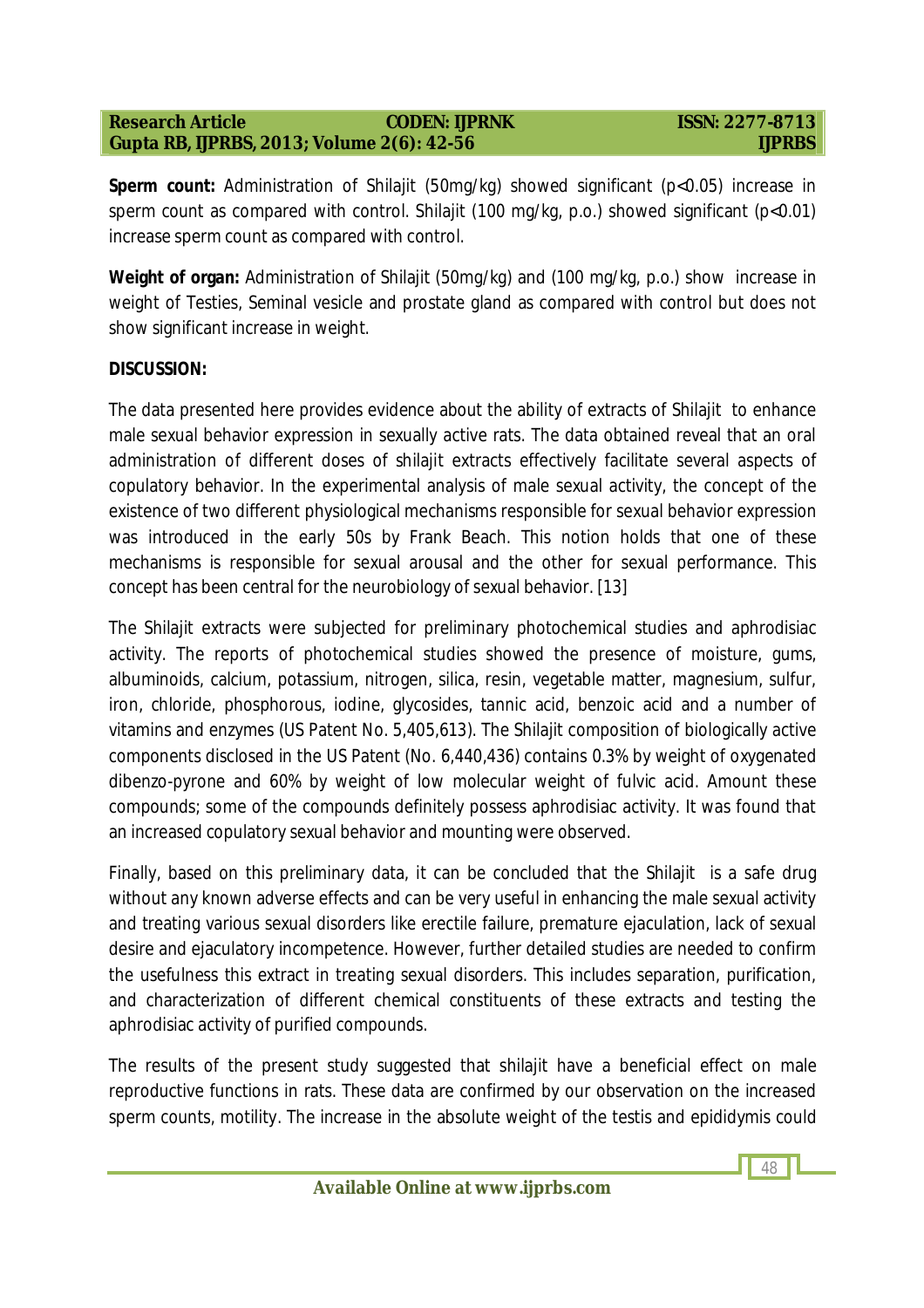49

therefore be due to increased androgen biosynthesis as evidenced by a significant increase in serum testosterone levels in the experimental rats. Androgens have been shown to be necessary for the development, growth and normal functioning of the testes and male accessory reproductive glands and studies have shown that the level is positively correlated with the weight of testis, epididymis, seminal vesicle and prostate glands. The increased sperm count and motility thereby shows that treatment with shilajit improves and enhances the fertilizing capacity of the Semen. These qualities were often used as a measure of sperm production, testicular function and/ or male fertility.

#### **CONCLUSION:**

Hence, the results of present study revealed that, Shilajit extract improved sexual performance as well as sperm count. The effectiveness of the shilajit in multiple preclinical models with desire mechanism of action might be due to the presence of fulvic acid and minerals or both synergistic actions of these constituents. However, the exact role of chemicals and their mechanism of action need future investigation.

#### **AKNOWLEDGEMENT:**

We are very thankful to Dr. **Anil Ahuja**, Principal of Sanjeevan College of Pharmacy, Dausa, (Raj.) & our friends for helping us in this experiment**.**

| <b>Group</b> | <b>Drug</b>                              | Dose & Time                         |
|--------------|------------------------------------------|-------------------------------------|
|              | <b>Control (Normal saline)</b>           | 2ml/kg per day at 9 a.m.            |
| Ш            | Positive control<br>(Sildenafil citrate) | 4mg/kg per day <sup>[10]</sup>      |
| Ш            | <b>Aqueous extract of Shilajit</b>       | 50 mg/kg per day at 9 a.m. $^{[9]}$ |
| IV           | <b>Aques extract Shilajit</b>            | 100mg/kg per day at 9 $a.m^{19}$    |

### **Table : 1 Dose distribution schedule in experimentation**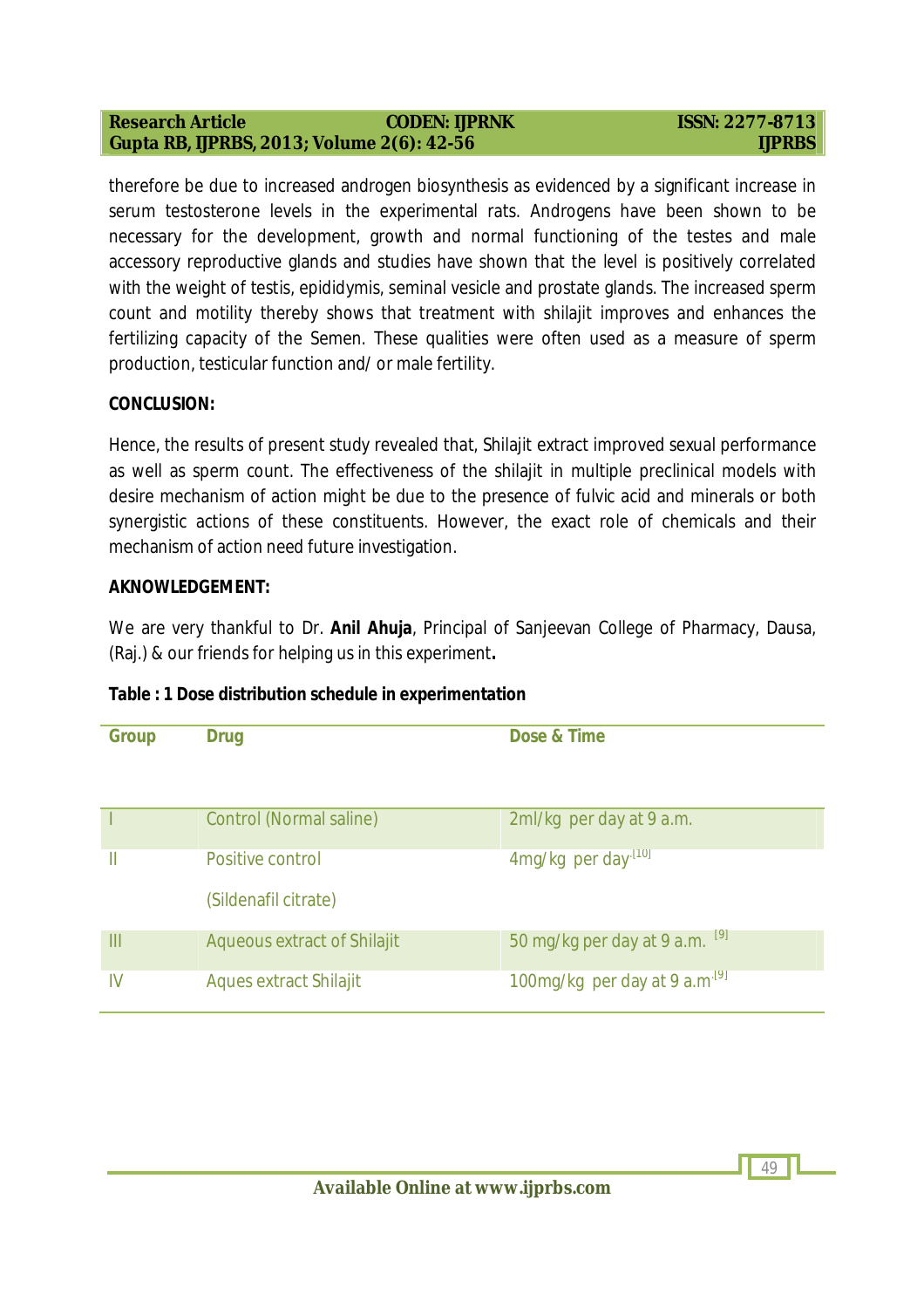# **Table: 2 Mount Latency**

| <b>Groups</b>                        | 0 day              | 7 day              | 14 day             | 21 day           | 28 day             | 35day              | 42 day             |
|--------------------------------------|--------------------|--------------------|--------------------|------------------|--------------------|--------------------|--------------------|
| <b>Control</b>                       | 244 <sub>±</sub>   | $271.3 \pm$        | 240.5 <sub>±</sub> | 232 <sub>±</sub> | $253.5+$           | 215.2 <sub>±</sub> | $221 \pm$          |
|                                      | 24.87              | 55.89              | 16.81              | 18.09            | 22.89              | 10.83              | 7.78               |
| <b>Shilajit 50</b>                   | 276.2 <sub>±</sub> | 240 <sub>±</sub>   | $203.5+$           | $185.7 \pm$      | $155.2+$           | 146.5±             | 120.3 <sub>±</sub> |
| mg/kg                                | 18.86              | 5.02               | $11.52*$           | 10.25            | $15.11*$           | $9.65*$            | $10.11***$         |
| <b>Shilajit</b>                      | 219.5±             | 187.2 <sub>±</sub> | 191.7 <sub>±</sub> | 157 <sub>±</sub> | 157.3 <sub>±</sub> | 139.3 <sub>±</sub> | 92 <sub>±</sub>    |
| 100<br>mg/kg                         | 30.33              | 17.93              | 10.3               | $14.03*$         | $14.96*$           | $16.39**$          | $9.352***$         |
| <b>Sildenafil</b>                    | 227.7 <sub>±</sub> | $121.8 \pm$        | $99.33 \pm$        | $79.33 \pm$      | $71.83 \pm$        | $57.5+$            | $64.17 \pm$        |
| citrate<br>$\boldsymbol{4}$<br>mg/kg | 20.86              | $10.14***$         | $6.596**$          | $11.3***$        | $6.61***$          | $3.334***$         | $10.02***$         |

# **Table : 3 Mount Frequency**

| <b>Groups</b>     | 0 day       | 7 day          | 14 day      | 21 day         | 28 day          | 35day       | 42 day          |
|-------------------|-------------|----------------|-------------|----------------|-----------------|-------------|-----------------|
|                   |             |                |             |                |                 |             |                 |
| <b>Control</b>    | $6.833 \pm$ | 7 <sub>±</sub> | $6.667 \pm$ | 9 <sub>±</sub> | $6.833\pm$      | $7.667 \pm$ | 7 <sub>±</sub>  |
|                   | 0.4773      | 0.5164         | 0.6667      | 1.033          | 0.8724          | 0.6146      | 0.5774          |
|                   |             |                |             |                |                 |             |                 |
| <b>Shilajit</b>   | $7.333 \pm$ | $10.67 \pm$    | $14.5 \pm$  | $16.67 \pm$    | 17 <sub>±</sub> | $18.17 \pm$ | $20.67 \pm$     |
| 50                | 0.4944      | 0.4944         | $1.839*$    | $1.563*$       | $1.653*$        | $1.537*$    | $1.726***$      |
| mg/kg             |             |                |             |                |                 |             |                 |
| <b>Shilajit</b>   | $6.167 \pm$ | $13.33\pm$     | $16.17 \pm$ | $16.83 \pm$    | $20.17 \pm$     | $23.83 \pm$ | 24 <sub>±</sub> |
| 100               | 0.4773      | 0.8433         | $0.8333*$   | $0.6009*$      | $1.537**$       | $1.249**$   | $1.033**$       |
| mg/kg             |             |                |             |                |                 |             |                 |
|                   |             |                |             |                |                 |             |                 |
| <b>Sildenafil</b> | $7\pm$      | $25.17 \pm$    | $26.83 \pm$ | $31.33 \pm$    | $29.83 \pm$     | $32.17 \pm$ | $36.83 \pm$     |
| citrate           | 0.5774      | $1.579**$      | $1.515**$   | $1.874***$     | $2.167***$      | $2.725***$  | $1.99***$       |
| 4 mg/kg           |             |                |             |                |                 |             |                 |

 $\sqrt{50}$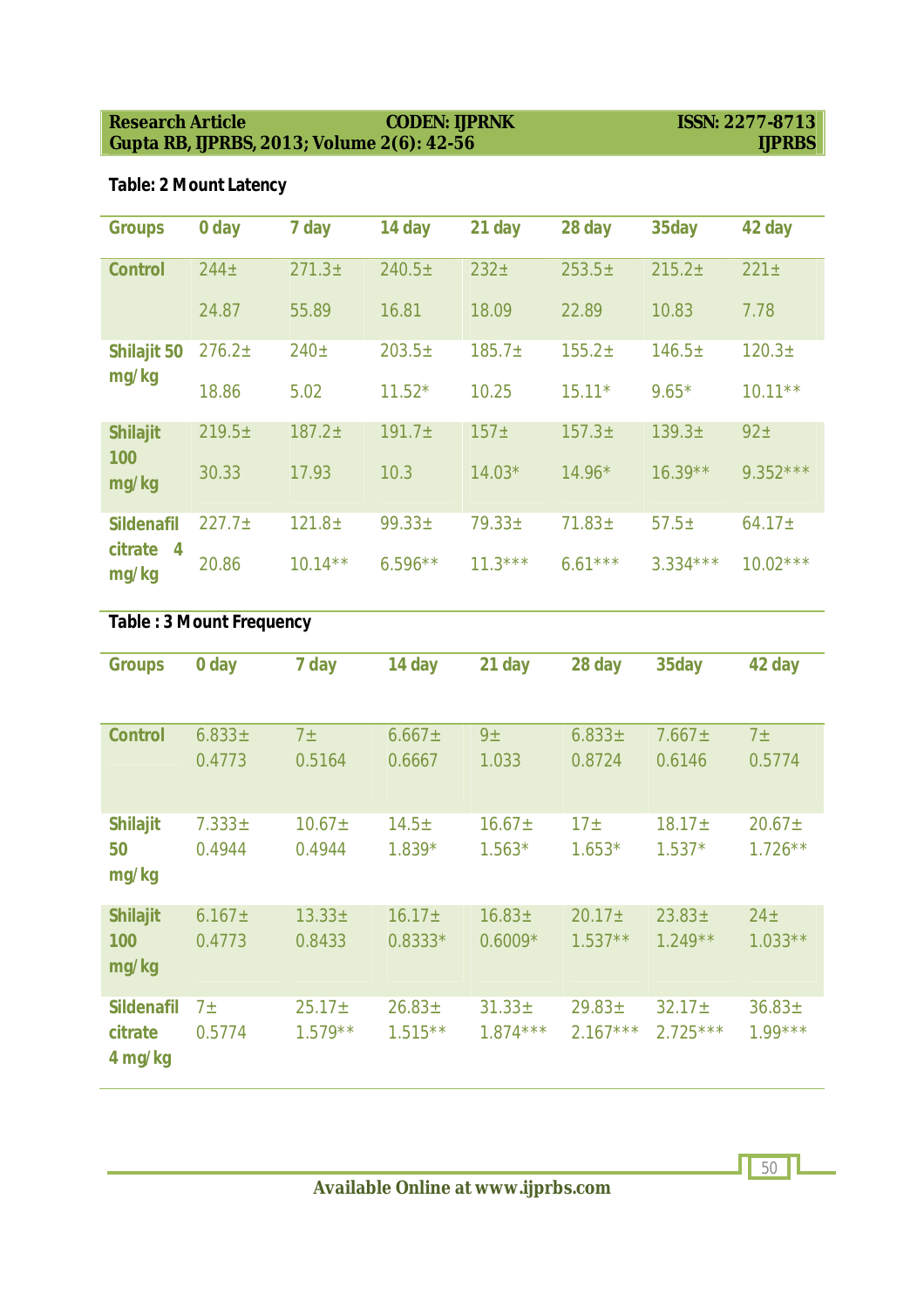#### **Research Article** CODEN: IJPRNK ISSN: 2277-8713<br>
Gupta RB, IJPRBS, 2013; Volume 2(6): 42-56 IJPRBS **Gupta RB, IJPRBS, 2013; Volume 2(6): 42-56**

# **Table : 4 Inter Mission Frequency**

| <b>Groups</b>                                           | 0 day                      | 7 day                         | 14 day                     | 21 day                         | 28 day                        | 35day                      | 42 day                         |
|---------------------------------------------------------|----------------------------|-------------------------------|----------------------------|--------------------------------|-------------------------------|----------------------------|--------------------------------|
| <b>Control</b>                                          | $0.6667 \pm$<br>0.2108     | $0.6667\pm$<br>0.2108         | $0.6667\pm$<br>0.2108      | $0.5\pm$<br>0.2236             | $0.6667\pm$<br>0.2108         | $0.6667\pm$<br>0.2108      | $0.8333 \pm$<br>0.1667         |
| <b>Shilajit</b><br>50<br>mg/kg                          | $0.6667\pm$<br>0.2108      | $0.8333 \pm$<br>0.1667        | 1.5 <sub>±</sub><br>0.2236 | $1.833 \pm$<br>0.1667          | 2.5 <sub>±</sub><br>$0.2236*$ | $3.333 \pm$<br>$0.2108*$   | $3.833 \pm$<br>$0.3073*$       |
| <b>Shilajit</b><br>100<br>mg/kg                         | 0.5 <sub>±</sub><br>0.2236 | $1\pm$<br>$\overline{0}$      | $1.833 \pm$<br>0.3073      | 3 <sub>±</sub><br>$0.2582*$    | $4\pm$<br>$0.6831*$           | $5.333\pm$<br>$0.5578**$   | $7.5\pm$<br>$0.4282**$         |
| <b>Sildenafil</b><br>citrate<br>$\overline{4}$<br>mg/kg | $0.8333 \pm$<br>0.1667     | 6.5 <sub>±</sub><br>$1.118**$ | $8.833 \pm$<br>$1.078***$  | 11 <sub>±</sub><br>$0.5164***$ | $12.67 \pm$<br>$0.9189***$    | $11.67 \pm$<br>$0.3333***$ | 14 <sub>±</sub><br>$0.3651***$ |

# **Table : 5 Epididymal sperm count**

| <b>Sperm count Group</b> | <b>Million/cauda</b> | Increase in sperm count          |
|--------------------------|----------------------|----------------------------------|
|                          |                      | <b>Compared with control (%)</b> |
| <b>Control</b>           | 9.1                  | 0                                |
| Shilajit 50 mg/kg        | $10.4*$              | 14.2                             |
| Shilajit 100 mg/kg       | $10.8**$             | 18.6                             |

#### **Table : 6 Weight of seminal vesicle**

| <b>Groups</b>     | Wt. of seminal vesicle at 43days |
|-------------------|----------------------------------|
| <b>Control</b>    | $288 \pm 3.992$                  |
| Shilajit 50 mg/kg | $308.8 \pm 3.049$                |
| Shilajit 100mg/kg | $315.7 \pm 3.19$                 |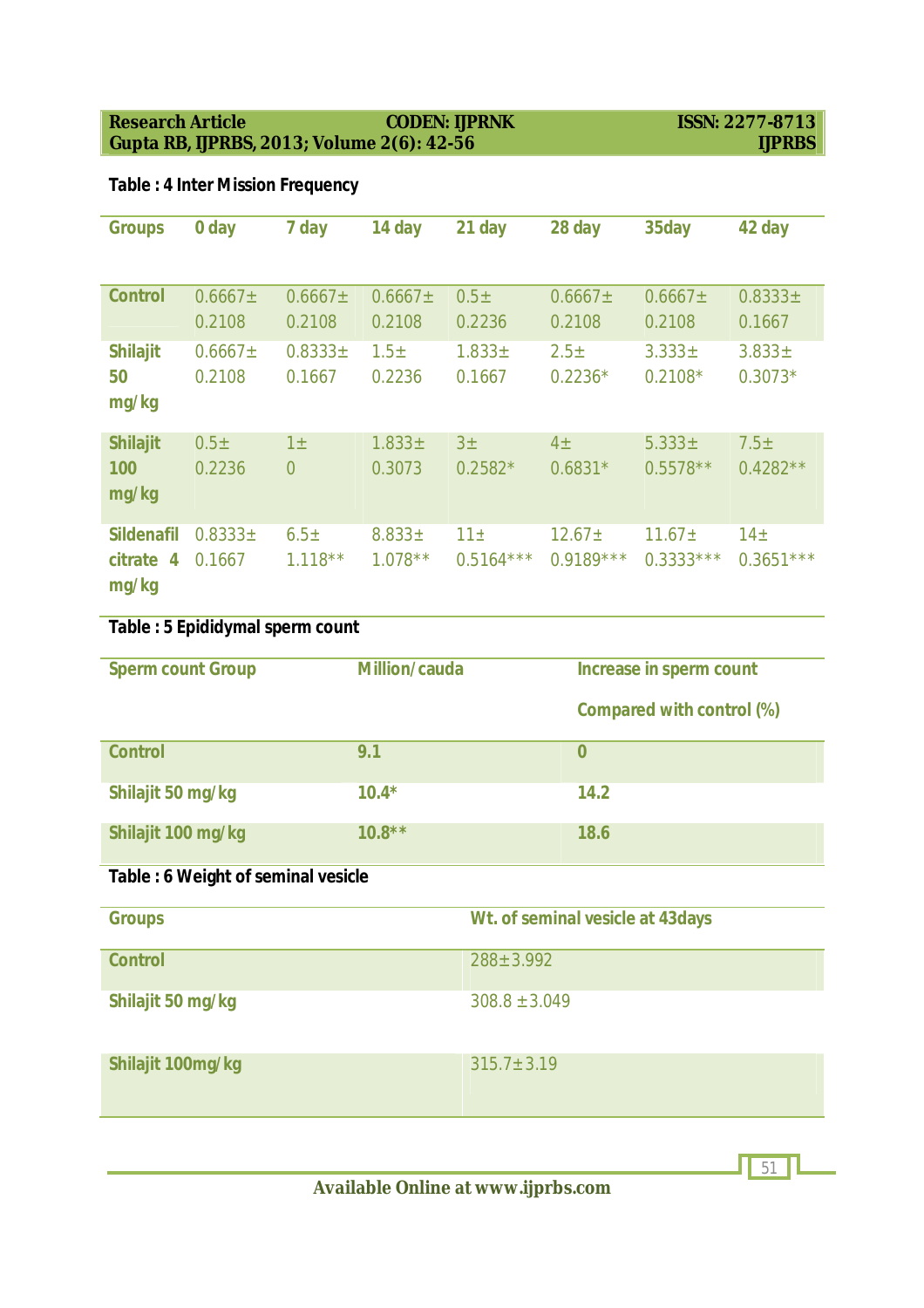# **Table : 7 Weight of prostate gland**

| <b>Groups</b>                       | Wt. of Prostate gland at 43 days |
|-------------------------------------|----------------------------------|
| <b>Control</b>                      | $228.7 + 4.485$                  |
| Shilajit 50 mg/kg                   | $247 \pm 3.406$                  |
| Shilajit 100mg/kg                   | $256.8 + 3.156$                  |
| Telele : 0 \N/eight of enidid; meio |                                  |

# **Table : 8 Weight of epididymis**

| <b>Groups</b>     | Wt. of epididymis at 43 days |
|-------------------|------------------------------|
| <b>Control</b>    | $547 \pm 1.238$              |
| Shilajit 50 mg/kg | $570.5+4.342$                |
| Shilajit 100mg/kg | $595.2 \pm 3.664$            |



**Fig.1 Photograph of Shilajit**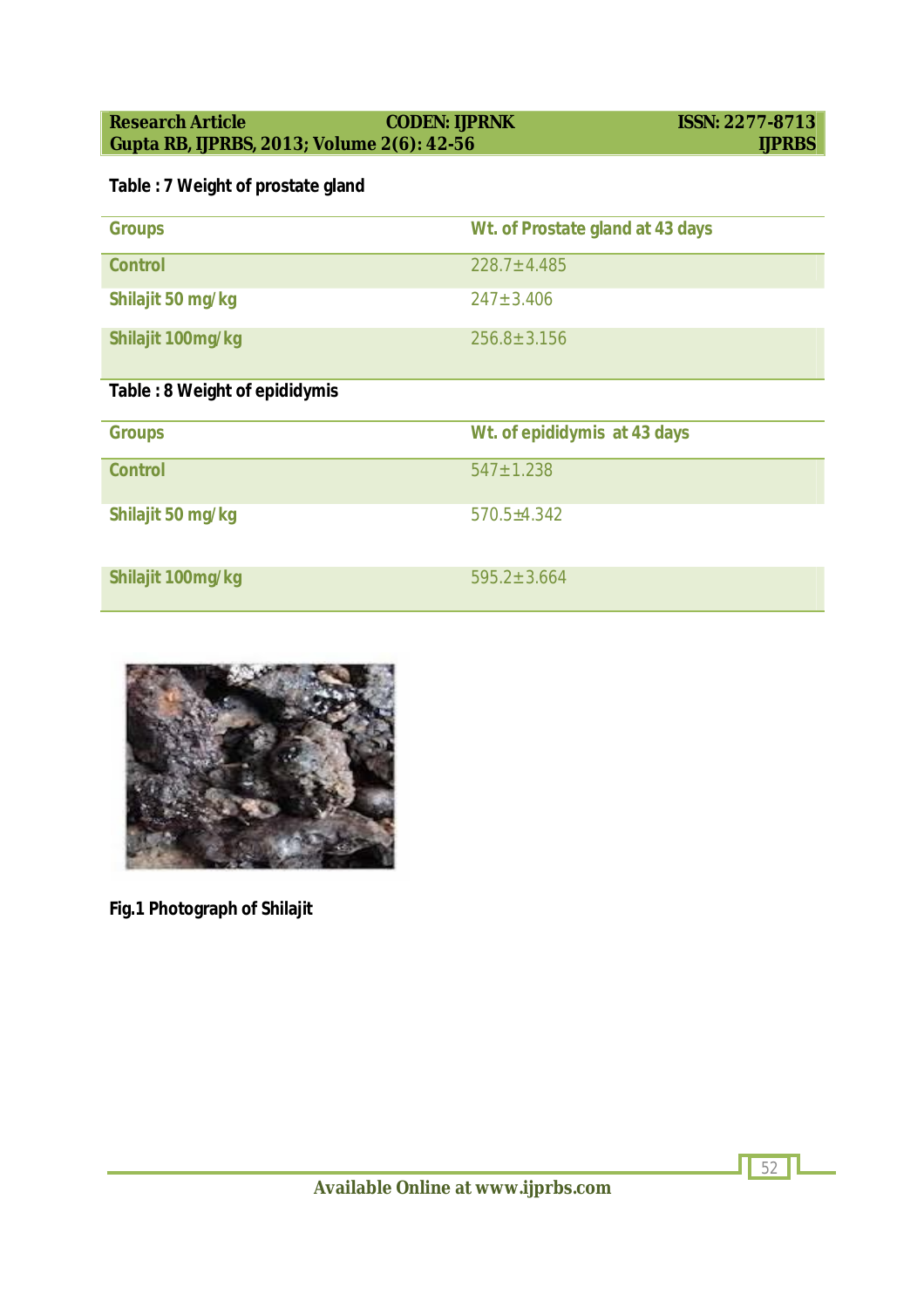

**Fig.2 Photograph of Shilajit**



**Fig. 3 Cage for aphrodisiac activity**



**Fig. 4 Rats during sexual act.**

53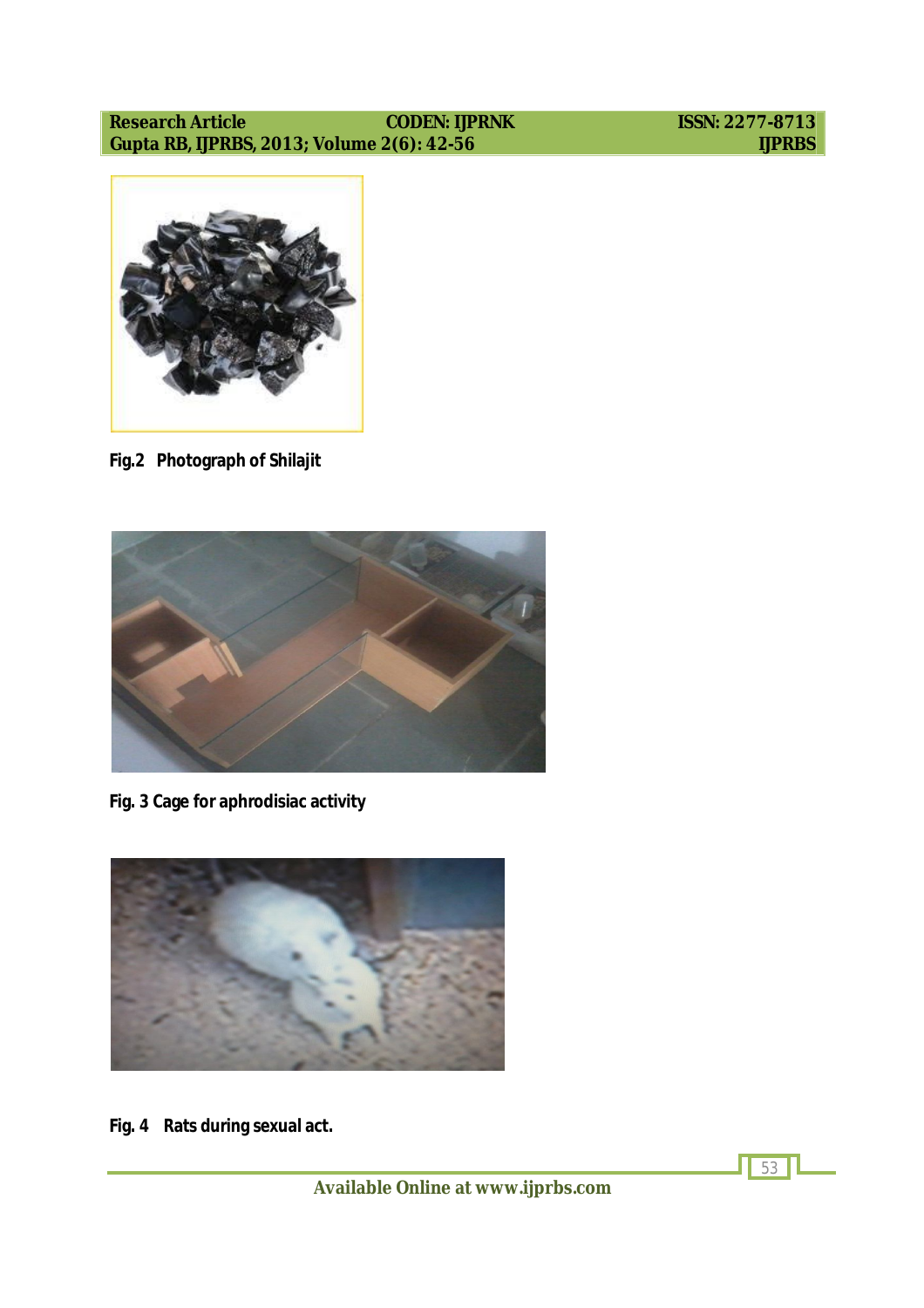#### **Research Article** CODEN: IJPRNK ISSN: 2277-8713<br>
Gupta RB, IJPRBS, 2013; Volume 2(6): 42-56 IJPRBS Gupta RB, IJPRBS, 2013; Volume 2(6): 42-56





**Fig. 5 Cauda part of Epididymis**



**Fig. 6 Sperm Counting**



**Fig. 7 Sperm Counting**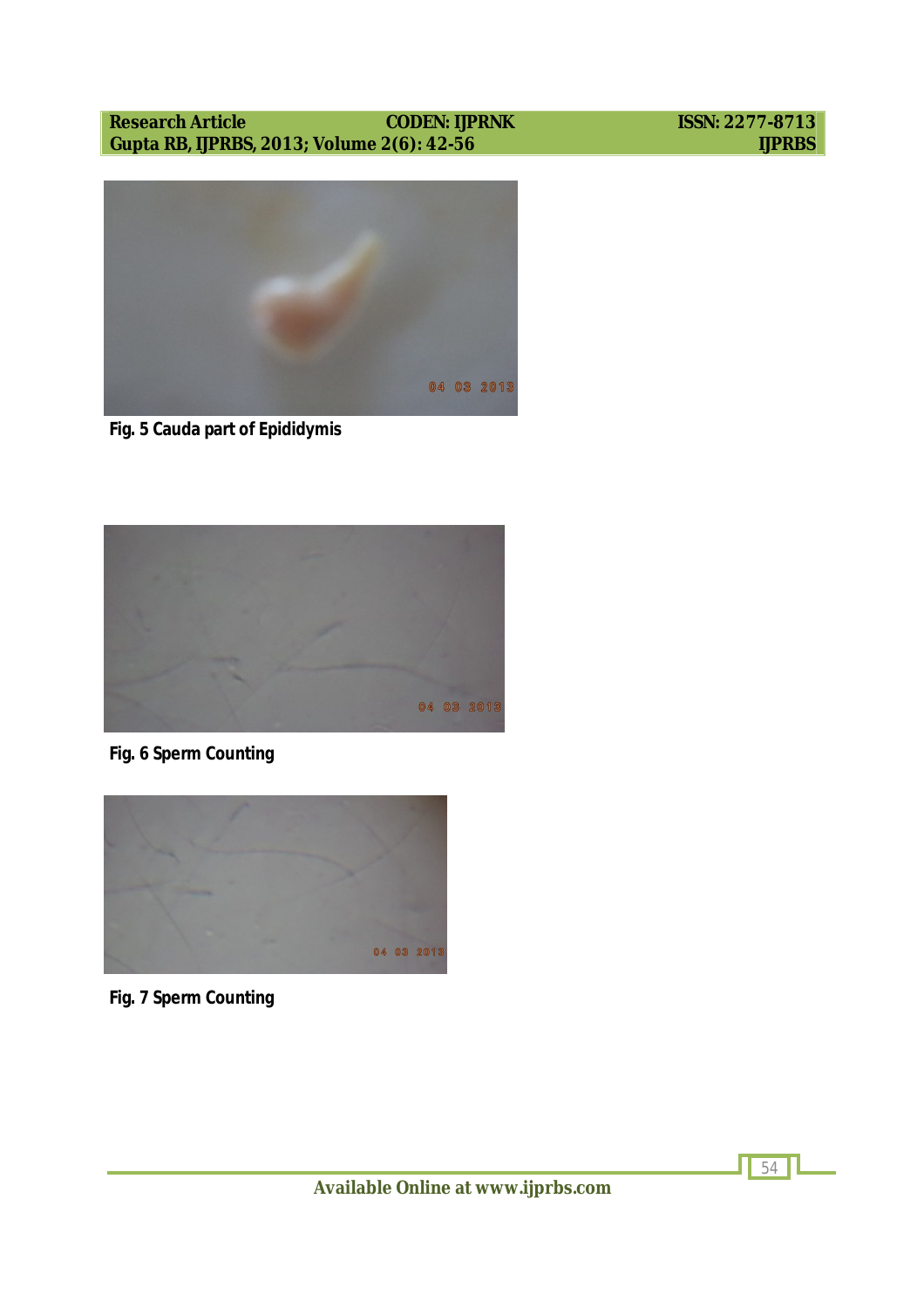

### **Fig. 8 Sperm Counting**





#### **REFERENCES:**

1. Kothari P. Common sexual problems. UBS publishers, New Delhi, 2001;3: 1-6, 155, 203, 204, 221.

2. Kar N, Chandra G. Comprehensive Textbook of Sexual Medicine, Jaypee Brothers Medical Publishers, New Delhi, 2005; 1:280-285, 309-313.

3. Badami S, Desai VB, Suresh B. Drugs play a major role in male infertility. Express Pharma Pulse 2000; 2: 18.